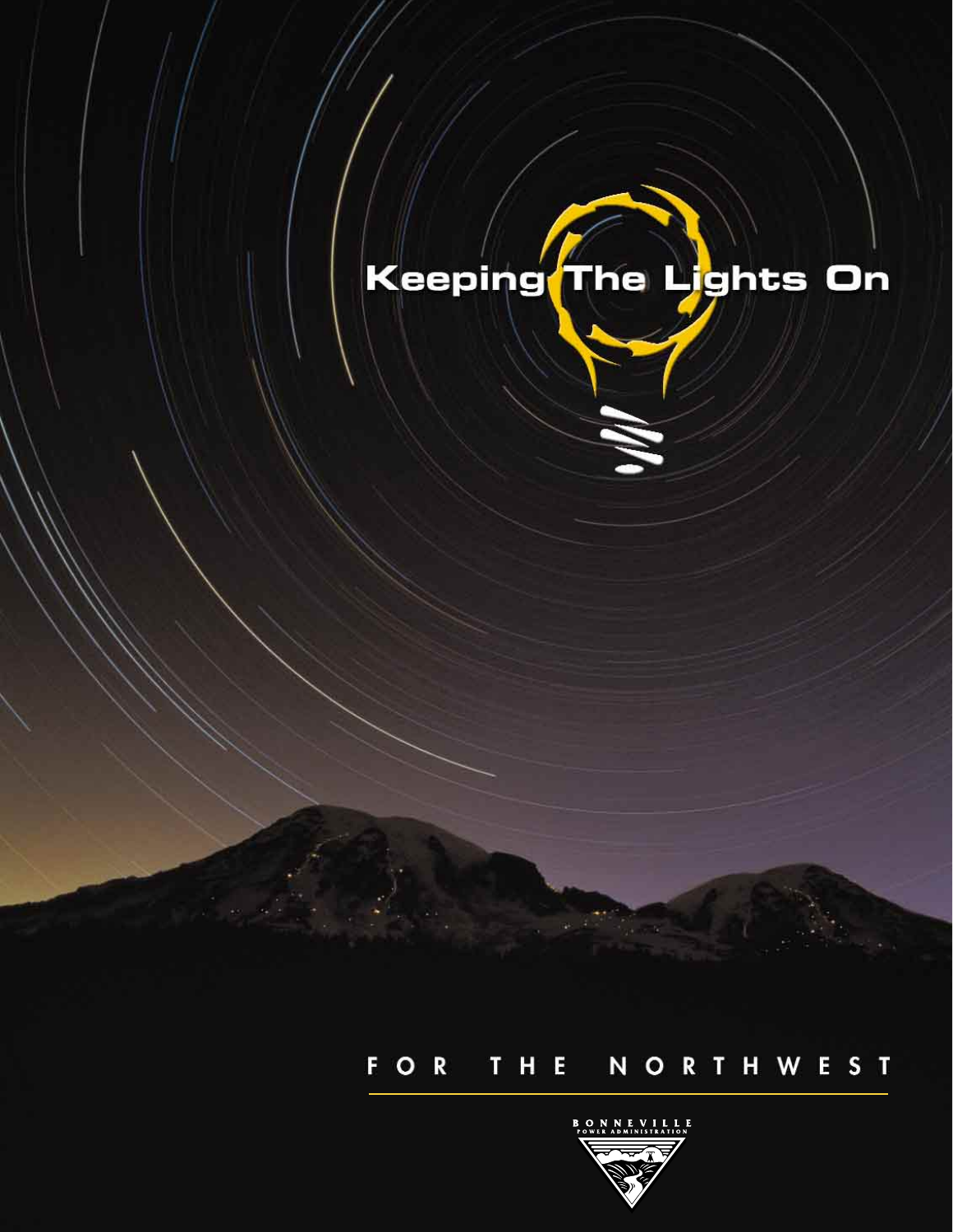#### **Terms & Fun Facts\***

**Transmission - The bulk transport of electricity.**

**Generator - A machine that converts mechanical energy, such as a spinning turbine, into electrical energy. Before 1892, generators were called "dynamos."**

**Substation - A facility with equipment to switch, transform or control electric power.**

**If placed end-to-end, the circuit miles in the Northwest federal grid would stretch halfway around the globe, from California to Kenya.**

**Length of time it would take an electric current to travel the federal grid end-toend: 8/100ths of a second**

**\* Source: Encyclopedia Britannica, World Book Encyclopedia, the engineers, craftsmen and journeymen of the Bonneville Power Administration**



**In 1878, invented the electric light bulb and founded in the Edison Electric Light Company to "generate, transmit and distribute electric power." In 1882, formed Pearl Street Station,**

**the first invested-owner electric utility in the U.S. He used DC.**

### **What it takes to keep the lights on in the Pacific Northwest**

Lightning streaks across the sky. A child walks across a carpet on a dry day then gets a shock when touching a doorknob. The size of the event is different, but the force that drives both is the same: electricity.

Electricity has captured people's imaginations since the ancient Greeks, but it was only about 125 years ago that Thomas Edison finally captured in a bottle the force behind lightning. He called it an electric light.

Within a year Edison had his first commercial order. Strangely enough, it was from Portland, Ore., 3,000 miles away from his Menlo Park, N.J. laboratory. Oregon Railroad and Navigation wanted to illuminate a new ship.

Electricity came in small doses to the Northwest for the next decade: A hotel in Portland. A silver smelter in Hailey, Idaho. A mill in Tacoma, Wash. Street lights near the Spokane River from the Northwest's first hydroelectric dam. But "long distance" transmission didn't come to the U.S. until 1889 when - again a Northwest first - the Willamette Falls Electric Company sent power from its dam at Oregon City to Portland streetlights 14 miles away.

Electricity was the high technology of the day. But few electric companies could afford the cost of building generators and transmission systems. Bottom line: The more customers per mile, the lower the cost. Cities such as Portland, Seattle and Spokane and some towns had electricity but rural areas did not.

#### **A STRING OF EVENTS LED TO THE FEDERAL SYSTEM OF DAMS AND TRANSMISSION FACILITIES WE HAVE TODAY**

1932 In a presidential campaign speech, Franklin Roosevelt said, "The next great hydro electric development to be undertaken by the federal government must be that on the Columbia River." Within a year, work began on the Bonneville and Grand Coulee dams.

- 1937 Congress created the Bonneville Power Administration to market and transmit electric power from the new federal dams.
- June 3-9, 1938 The agency built its first 3.4 miles of transmission. Most of it was built by hand and horsepower.
- June 9, 1938 Bonneville Dam's first generator sent power on that line to the city of Cascade Locks.
- March 1939 BPA broke ground on its first high-voltage line. The 230,000-volt line ran 37.4 miles from Bonneville Dam to Vancouver, Wash., then to Portland General Electric's St. Johns substation in Portland, Ore. Later that year BPA built its first major line, 234 miles from Bonneville Dam to Grand Coulee to deliver Grand Coulee's first 108,000 kilowatts.

By 1945, BPA had built nearly 3,000 miles of high-voltage line and had put up the core of an interconnected transmission system called the "grid": a loop connecting Portland, Seattle and Spokane with arms radiating to Montana, Idaho, Canada and California. **Thomas Edison-**

> As the demand for electric power grew in the Northwest, larger and more costly hydropower dams were conceived. To fund them the public looked to the federal government. Ironically, it was the Great Depression and the need to create jobs for the unemployed that gave the final push for the Columbia River hydropower — and transmission — that electrified the Northwest.

Today's federal grid moves nearly 26 billion watts of electricity throughout the Northwest — enough power to serve 8 million people and the businesses where they work — through more than 15,000 miles of high-voltage line and 400 substations. Four high-voltage lines — called the "southern intertie" — connect the Northwest and Southwest so the two regions can swap power and make the most of each other's generators.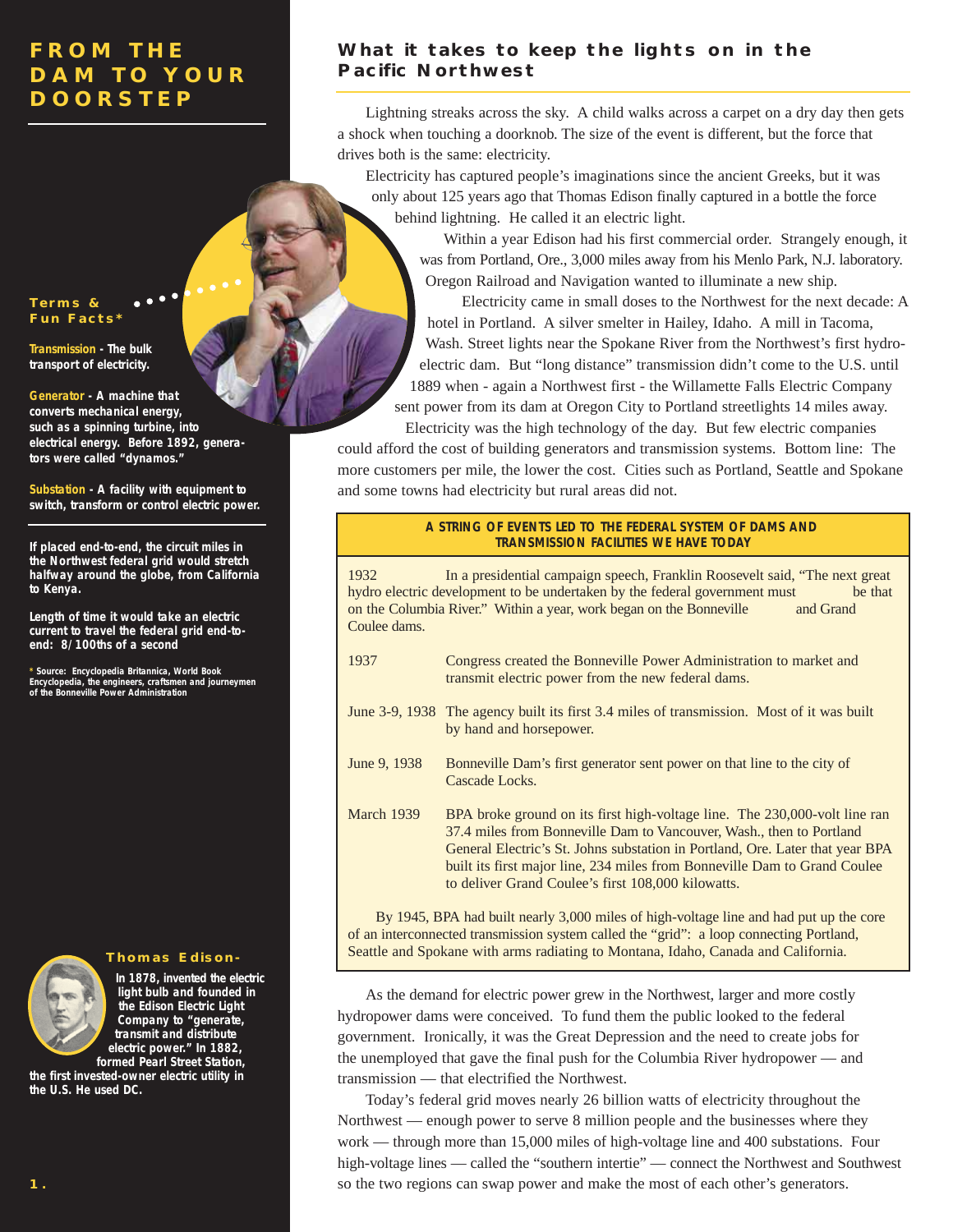The light switch flipped this morning could have brought power from as far away as Alberta or Albuquerque. How is it possible that power can come, without fail from hundreds, even thousands of miles away?

What follows here is a story of one project. Roosevelt-Guthrie is its name. It is fictitious. But it is typical of what it takes to serve the Northwest's growing demand for electricity — and our constant need to make sure someone is working to "keep the lights on."

#### **Tracking the Future**

Intel in Hillsboro, Ore., and Microsoft in Redmond, Wash., decide to expand their business parks. City leaders in Portland and Seattle react by rezoning land to add suburbs, shops and homes to handle an expected influx of new office workers.

On the eastern Oregon desert near Hermiston, Ore., developers announce plans to build two new power plants. In Spokane, fish managers hold a press conference to declare that endangered salmon will need more flows in the Columbia and Snake rivers. In Vancouver, B.C., Powerex decides it soon will have excess power to sell to the U.S. On the evening news, meteorologists forecast a winter cold snap and a cooling trend for the Northwest over the next few years.

These events may seem far apart and disconnected. Yet they have one thing in common. Not a person can be hired, not a family can move in until they have electricity. Not a megawatt can be moved, for fish or for power, until there is room — or capacity on the transmission system — the interstate highway for electricity.

These issues fall to the utility planners and analysts. They know that the supply of electricity and the use of it have to be in equilibrium every second of the day without fail. Electrons and the laws of physics wouldn't have it any other way.

Planners foresee trends and spot troubles long before there is an emergency. They constantly study the grid to look for weakness or constraints. They look at how changes impact the grid whether from new growth or the winter cold snap. They come up with a list of solutions.

Can energy conservation offset the new demand for electricity? Will the high-tech firms use back-up generators or some alternate source of energy? Can BPA beef up equipment at existing substations? What about adding more controls to monitor the system and make sure it is staying within the safety zone? The planners consult with other utilities, regulators, community leaders and elected officials.

Turns out the solution is to do all of these, and one item more. The planners propose a new 500,000-volt power line, the Roosevelt-Guthrie project. That's the only way to bring megawatts from the Hermiston power plants to market. The project has a side benefit.

The southern intertie is overbooked at times of the year. Yet dam operators need it. In spring they spill water to pass young salmon through the dams. If river flows get too high, they tone down the spill by generating power and sending some of the megawatts south on the intertie. The bottleneck on the intertie will only get worse when Powerex tries to sell its excess south as well. Roosevelt-Guthrie will relieve that constraint.

Before they work up a proposal, the planners contact a project manager who pulls together a team of engineers and utility specialists. Together they estimate a budget and the time, effort, public review, materials, people and skills needed to take the job from beginning to end.

Then they argue the project's priority against a list of projects proposed by other teams. Roosevelt-Guthrie wins its case. Its cost is within the rates BPA is charging for use of the grid. It is put on the schedule for construction three years out. The real work has just begun.

### **FROM THE DAM TO YOUR DOORSTEP**

#### **Terms & Fun Facts\***

 $\bullet$  $\bullet$  $\bullet$  $\bullet$  $\bullet$ 

 $\bullet$  $\bullet$ 

 $\bullet$  $\bullet$  $\bullet$  $\bullet$ c

**Megawatt (MW) - 1,000,000 watts. The amount of power that plant can produce at any given moment of time. A city the size of Seattle can consume 1,100 MW at any given moment in time.**

**Capacity - Amount of electricity a conductor can carry at any given moment in time. A transmission line's operating capacity, that is, its rating, typically is higher than what it has available at any given time due to weather, outages or unusual flows on the grid.**

**Generation - The act of producing electricity from some form of energy, such as hydro, coal-fired steam turbines or photovoltaic solar panels.**

> **Length of time it would take an electric current to travel from Los Angeles to Seattle: 5/100ths of a second**

> > **Length of time it takes to detect and control a problem on the federal grid: About 50/1000ths of a second**

**\* Source: Encyclopedia Britannica, World Book Encyclopedia, the engineers craftsmen and journeymen of the Bonneville Power Administration**

**Surveying the first Bonneville-Grand Coulee high-voltage line,1939.**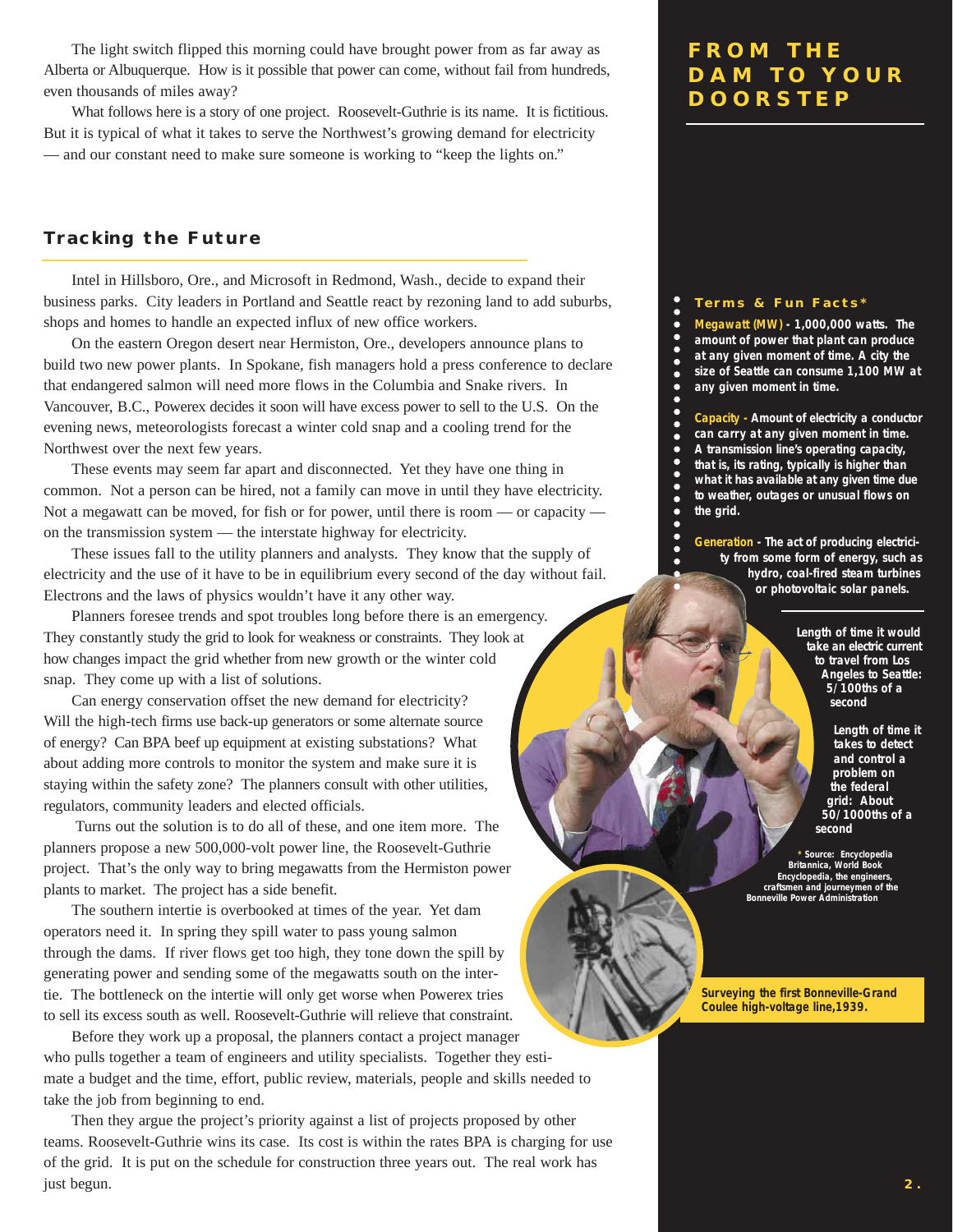#### **Terms & Fun Facts\***

**Conductor - Material, such as an aluminum transmission line, suitable for carrying an electric current.**

**Transformer - An electrical device that changes the voltage of alternating current. It can step up - transform voltage from low to high - or step down the voltage.**

**Circuit breaker - A device designed to open automatically and very quickly in order to protect other electrical equipment during a fault or overload. Operators also open breakers manually in order to "isolate" a piece of equipment before working on it. You have circuit breakers in your house on a much smaller scale.**

#### **Height of the Seattle Space Needle: 520 feet**

**\* Source: Encyclopedia Britannica, World Book Encyclopedia, the engineers, craftsmen and journeymen of the Bonneville Power Administration**

#### **André Marie Ampere-**

**His work created the basic instrument for measuring the magnitude of electric currents.**

**Ampere - the measure of the rate of flow of an electric current.**

#### **Marv Landauer -**

**Planner Marv Landauer gets excited when thinking out loud through the intricacies of designing a 500,000-volt line from Schulz to Hanford substations in Washington. Although it won't be completed until 2005, the new line could go a long way to correcting the constrained transmission capacity from northern Washington to the Oregon border.**

**If done right, the new line could help solve other problems as well. That's what Landauer and others who design solutions to transmission system problems look for. They strive to achieve multiple purposes for every project they work on.**

> **"Certainly, the line will bring more generation in from the north - places like Grand Coulee Dam and Canada - and that's related to the southern intertie," Landauer says. But, that's not the end of the benefits. "The line is also related to salmon recovery. Getting more power into the mid — and lower — Columbia River means dams can spill more water to pass fish and keep the intertie capability up."**



Avalanche, winds and floods. The design engineers on the project team look at every civil and electrical engineering challenge Roosevelt-Guthrie will have to face in altitude, weather and terrain from the footings to the top of the towers. Environmental specialists review all the project's possible impacts to the land, water and scenic views. They look for sensitive plants and animals and research whether there are cultural heritage sites in the area. Together, they come up with a list of six alternative ways to build Roosevelt-Guthrie.

A team of real estate experts checks out the corridors proposed for the line and compiles a list of all who live near the routes. Then a public involvement team meets with the project's neighbors. The project manager also briefs community leaders and elected officials. After several meetings and several months, everyone decides the best thing to do is to upgrade an existing 230,000-volt line to 500,000 volts.

Towers will have to be changed; new conductors strung. There will be upgrades to transformers and circuit breakers at substations at both ends of the line. But BPA won't have to buy new land because the existing corridor is wide enough for the higher voltage. That also means BPA won't have to cut into a hillside and risk dumping dirt into a nearby stream. BPA agrees to compensate farmers if crops are damaged during the upgrade. For the most part, the neighbors are happy about the choice.

#### **Richard Becker -**

**Keeping the power flowing throughout the transmission grid requires more than the lines and towers that dot the landscape. The system must be constantly monitored to make sure it's functioning properly and power is being delivered.**

**Richard Becker works in the system protection control group. They are responsible for maintaining meters and protection devices within substation control houses. The meters measure the amount of power BPA sells to customers in order to bill them correctly. Protective relays constantly monitor the condition of the system and send an alert when something's amiss. This large network connects everysubstation in BPA's system.**

**Becker likes the variety of work but admits it may not be for everyone. He says a person has to be willing to change their plans at a moment's notice if something goes awry with the system. "You also have to be the type of person who wants the job done right the first time. We can't have loose ends out there that jeopardize the system."**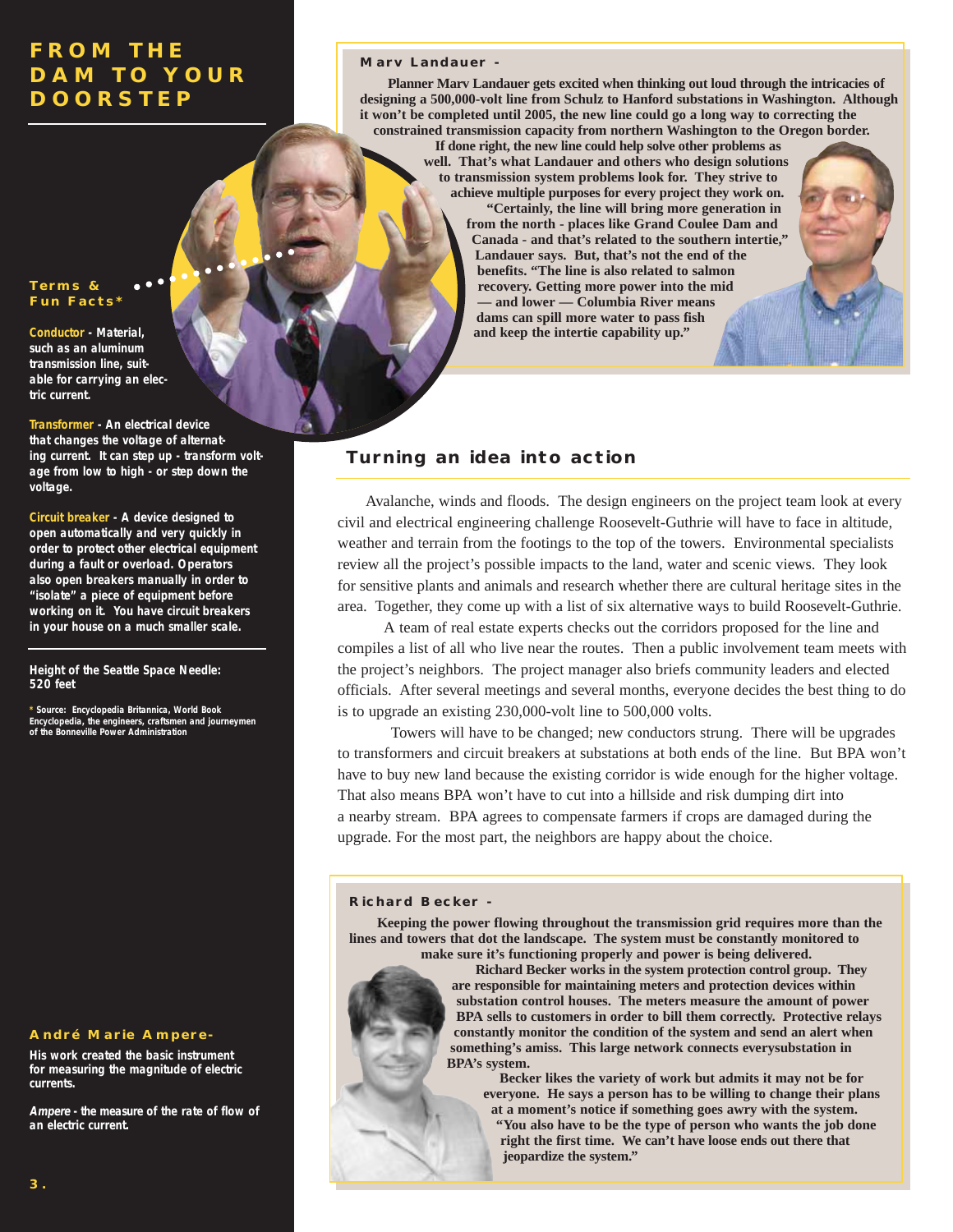Facility engineers complete the specifications for the towers, conductor, insulators and concrete. Substation engineers specify the breakers and transformers. Another group selects the computer controls and protection schemes to make sure the upgraded line will survive faults and overloads. Yet another group chooses the telecommunications equipment — in this case a fiber optic cable — so computers and staff miles away can control the line and the substations, instantaneously detect problems and make sure these facilities work in unison with the rest of the grid.

After two years, the project is ready. Engineers are done. The line has been surveyed. Specifications are completed. Materials have been ordered through the procurement staff. Manufacturers have them scheduled. Come summer, Roosevelt-Guthrie will be ready for construction.

#### **Leon Kempner -**

**The secret's out. BPA projects are supported not only by superior electrical engineering, but also through the notable contributions of civil, mechanical, hydraulic, environmental, geological and other types of engineers.**

**In fact, one of BPA's most honored and recognized engineers, and the force behind numerous national and international industry standards is . . . a civil engineer.**

**The areas influenced and experienced by Leon Kempner during his BPA career include everything from the transmission industry's premier steel tower designs, to design software, to regional seismic mitigation standards that keep the Northwest from losing electrical equipment during an earthquake.**

**Kempner, like other exemplary engineers for whom anything less than full commitment just doesn't cut it, has been most inspired by the design failures, excited by "the ability to investigate it, to study it, to correct it." But expect to put in long hours, way beyond the anything resembling an 8-to-5. "This group is more than willing to put in big hours to see big rewards."**

### **FROM THE DAM TO YOUR DOORSTEP**

#### **Terms & Fun Facts\***

**Insulator - Something that does not conduct electricity well, such as porcelain. Utilities use porcelain insulators to support transmission and power lines, keep them separate from each other and from the towers that hold them.**

**Fault - What happens when the electrons complete the circuit through an undesirable path, such as when a tree falls into a transmission line.** 

**Riggers - Journeymen skilled at moving very heavy, but delicate, electrical equipment.** 

> **Tallest tower on the federal transmission system: 537 feet**

> > **\* Source: Encyclopedia Britannica, World Book Encyclopedia, the engineers, craftsmen and journeymen of the Bonneville Power Administration**

#### **Getting grounded**

It's June and raining hard when the construction crew prepares the sites for the new towers' footings. They pray for a dry day so field carpenters can build the forms and a contractor can pour the concrete on schedule.

At Roosevelt and Guthrie, other crews are preparing sites for the new equipment. Roosevelt will need a larger control house. With the engineers' drawings in hand, sheet metal workers, carpenters and painters produce the control house shell. Other workers prepare the control house racks that will hold the communications, relay and metering equipment.

A new transformer for Guthrie has arrived at a nearby port. The size of a single-car garage but as delicate as your grandmother's Wedgwood china, it takes a special crane to gently lift it from a barge to a low, wide railcar. Along the route, a laboratory engineer checks a seismic chart to make sure nothing breaks loose. The transformer arrives in good shape. At Guthrie, a dozen burly riggers gently, slowly coax it onto the concrete pad, then strap it down.

By now the control house and its equipment are ready. Riggers transport the pieces to Roosevelt. The construction crew works with local specialists to situate the control house, install the racks and wire the equipment to the new transformer and circuit breakers.

Over on the right of way, material handlers are trucking in the tower steel. The Pasco line crew gets the honor of setting it into the sky. A helicopter leans up the base. The crew bolts it into the footings. Then strapped in harness, four men climb what looks like an oversized Erector set while the helicopter carefully eases the new top in place. The holes on each leg match perfectly. A dozen bolts later, the crew is ready for the next tower.

**Dead ending the conductor on a river crossing tower for the Bonneville-Vancouver line, 1939.**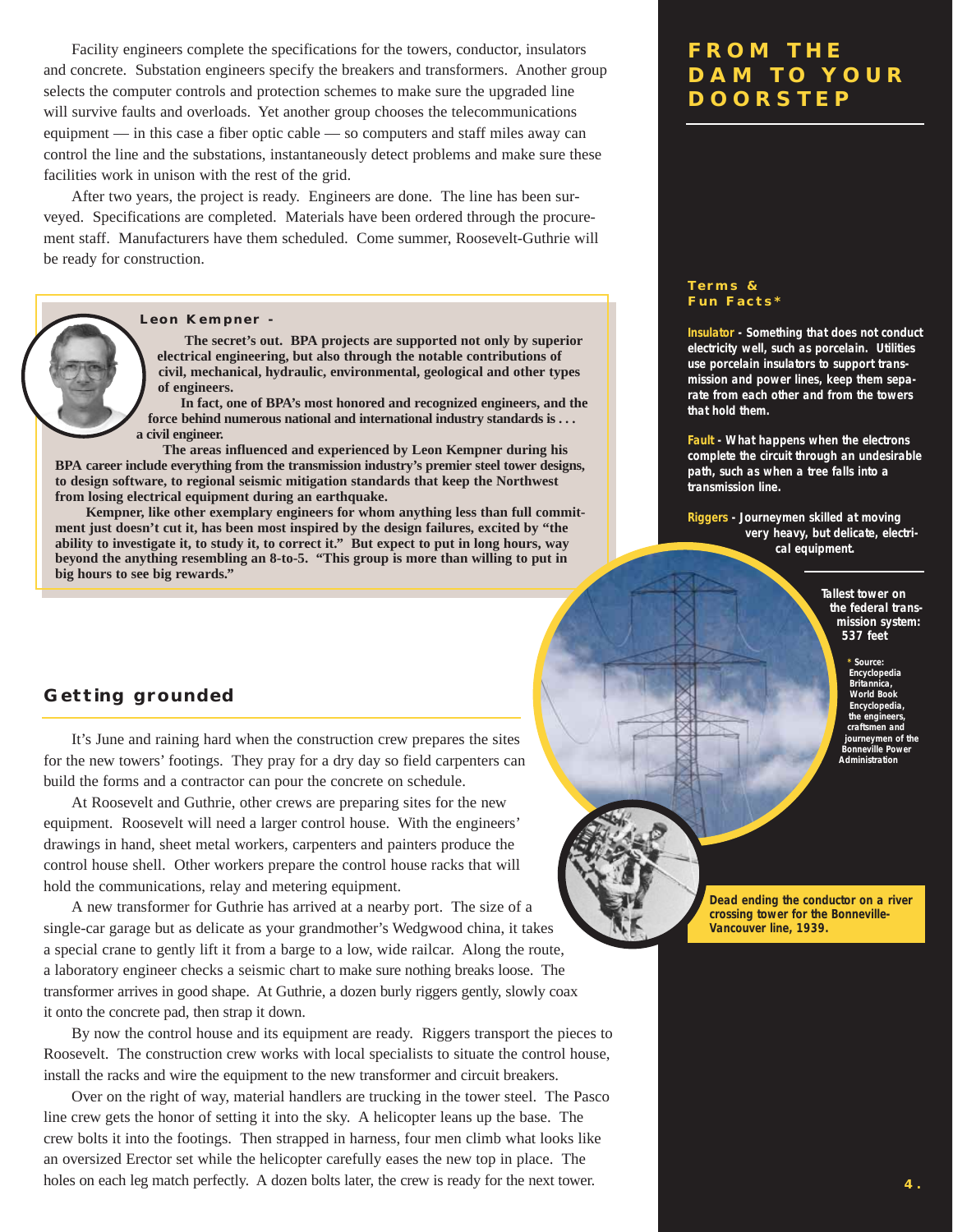

powerful the electric current.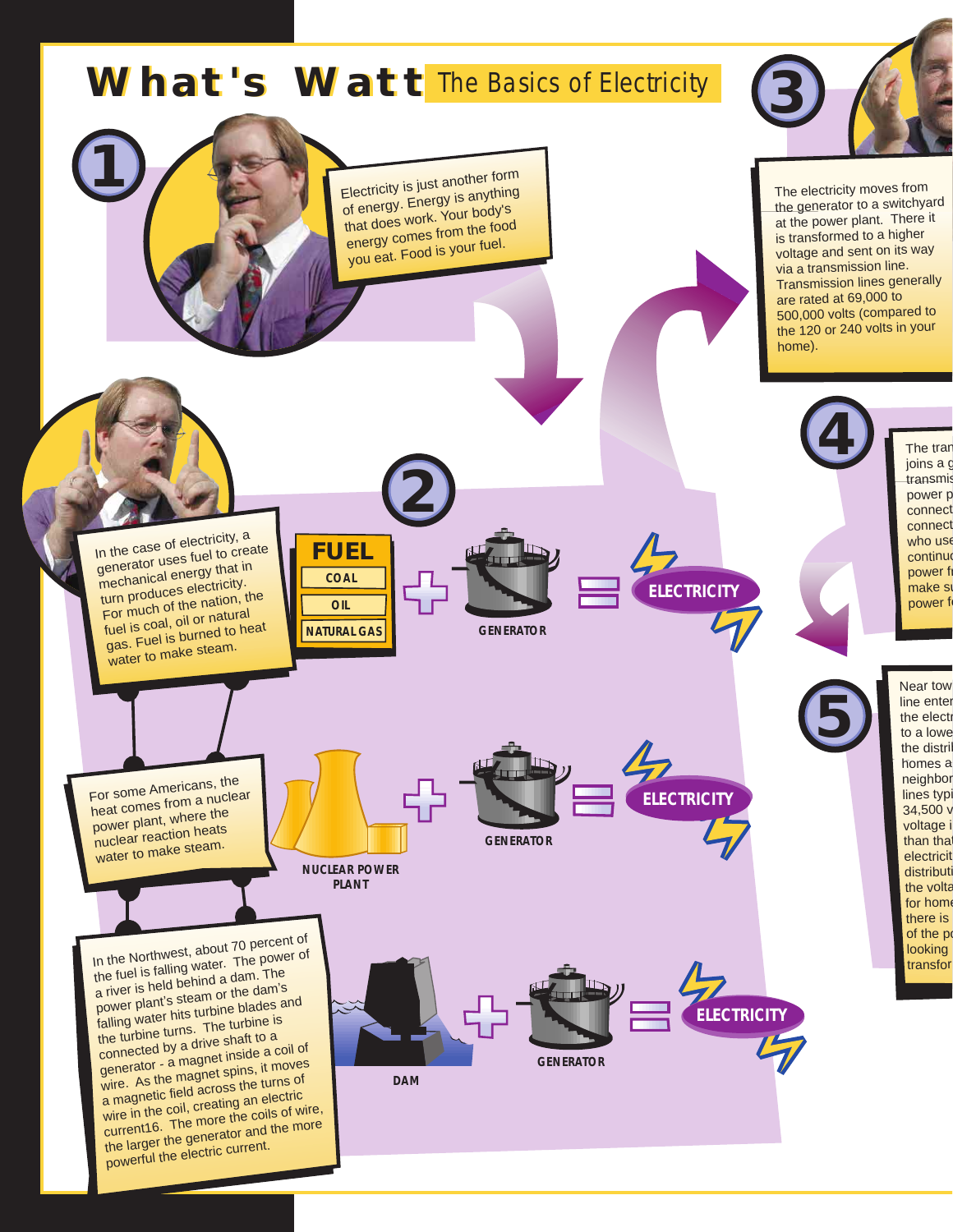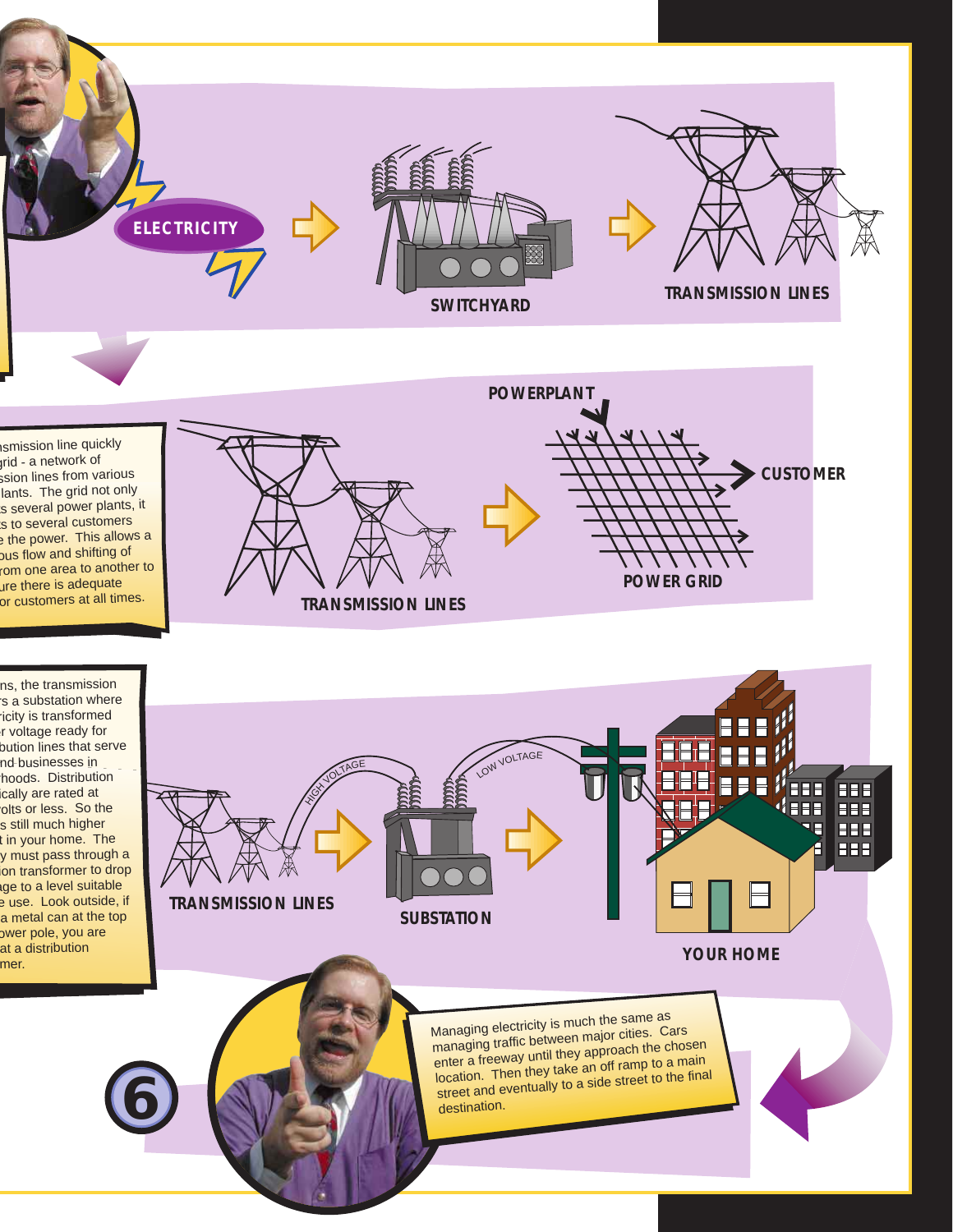#### **Terms & Fun Facts\***

**Circuit - A closed path through which electricity follows. Electrons have to "complete a circuit," that is, they have to flow from the power plant to your appliances, and then back to the power plant.**

**Control house - Facility that houses switches, relays and communications equipment to operate and protect high voltage equipment in the substation yard and associated transmission lines.**

**Current - The flow of electricity. Alternating current (AC) - Electrons reverse at regularly recurring intervals with alternately positive and negative values. Alternating current is used in your home.**

**The current needed to light a 10-watt bulb is more than enough to kill you.**

**\* Source: Encyclopedia Britannica, World Book Encyclopedia, the engineers, craftsmen and journeymen of the Bonneville Power Administration**

#### **Ben Franklin -**

**In 1752 he flew a kite during a storm. When the kite and string became electrically charged, he was convinced lightning was a huge electric spark. Fortunately, lightning did not strike Franklin's kite. If it had, he probably would have been killed.**

### **Getting grounded (continued)**

As one line crew moves on to erect the next tower, a second crew uses the helicopter to pull the end of a new reel of conductor to the top of the finished tower. Two men suspended 150 feet in the air at the top of the tower clamp the conductor to a string of insulators. A small explosion seals the fitting.

#### **Charlie Pursiful -**

**As a lineman foreman, Charlie Pursiful supervises a 10-person crew, and is responsible for maintaining and repairing more than 900 miles of high-voltage transmission lines.**

**"There's nothing like the challenge of getting the lights back on," Pursiful says. "You're out in a big storm and this large conductor's lying on the ground and its up to us to get it back on the tower and energized. The tougher it gets, the better it is."**

**Linemen are often required to climb steel towers ranging from 80 to 500-feet tall, placing their feet on small step bolts located on one side of the massive steel frame. Wooden poles that can range from 40 to 120-feet tall are no easier. Then the lineman uses a safety belt strapped around the pole and digs in sharp hooks attached to his heavy boots as he makes his way to the top. In both cases, they're often required to carry heavy loads while they climb.**

**"The job is not dangerous if you do it like we teach you. But I can't tell you it's not scary.**

Within a month, the line is complete, the substations expanded, the new equipment in place. Then comes the tricky part.

To connect the upgrade to the system, that section of the grid needs to be temporarily taken out of service. That's not easy when millions of people depend on the power of the line. Utilities and power marketers stand to forego thousands of dollars for lost sales.

Knowing this, an outage team of engineers, planners, dispatchers, schedulers, operators and customer service managers meet with marketers and utilities to pick a date when use



**Building the tower along Shell Rock Mountain for the Bonneville-The Dalles Line, 1941.**

of the section is low and reliability on the rest of the grid is high - and when there would be the least danger to the crew. The outage date is posted on the Internet 45 days before it happens so all can plan ahead.

The date arrives. The construction crews complete their last connections. Then come the test and energization engineers. They run the new equipment through its paces, often working 24-hour days with little rest. Design engineers are on hand if something goes wrong. Construction crews are on notice for emergency re-work. At last, tests show the upgrade is sound. It can withstand faults. It can run at expected standards. It is synchronized with the rest of the grid. Roosevelt-Guthrie goes into service.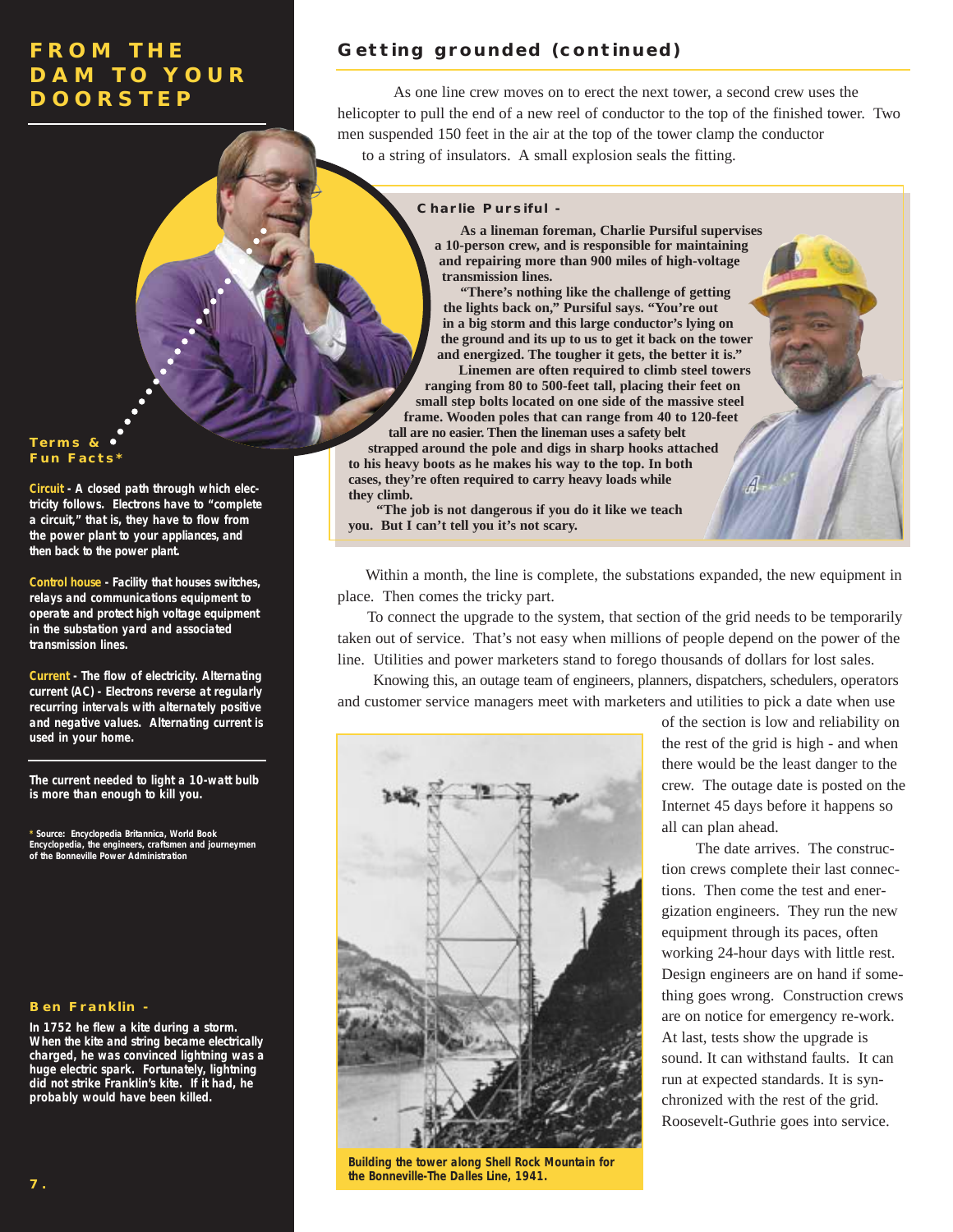### **Keeping the kilowatts coming**

Roosevelt-Guthrie is now a normal part of the grid. At two control centers it's on the computer screens and on map boards, each the size of two billboards. One control center is in Vancouver, the other in Spokane. Each backs up the other. Each has three independent sources of electricity as a precaution against power outages. The centers monitor and control, not only Roosevelt-Guthrie, but also the rest of the grid, the communications and control systems and about 400 substations. They also monitor generators in the region to maintain balance between generation and load, and to control voltage on the grid.

#### **Jeanne Cozad -**

**Dispatchers like BPA's Jeanne Cozad are the steady hand and voice of experience behind the complicated maneuvers needed to run the transmission grid. "We are the overseers of the power system to make it safe for people to work on. We approve how it's done. Safety is first; then, keep the power flowing."**

**Before her are a vast array of computer screens and print readouts, providing her with a deluge of technical data. But still, "The operators are our eyes and ears at the substation. Good communication with them is crucial."**

Like traffic cops, the control centers' dispatchers monitor and control movement of millions of kilowatts of electricity through the grid. From their computer consoles, dispatchers can call up data on how any part of the system is working. Color-coded displays show the status of any power line or other piece of equipment, including the new transformers and circuit breakers and Roosevelt and Guthrie.

In a separate area at one of the control centers, operations engineers run digital simulations of the grid. Through their computers, they add outages, suddenly take out generators and boost demand for electricity just to see how the grid will react. Their job is to set limits on capacity, to make sure the alarms and controls all work properly and that the grid never operates beyond standards of reliability.

In yet another room, schedulers book use of the grid. Roosevelt-Guthrie was scheduled the second it was ready for service. Today, the staff handles about 2,000 schedules for about 350 customers. Customers range from small rural cooperatives to large utilities to marketers and independent power producers to industries that buy power directly from BPA. Ten years ago, before deregulation hit the electric utility industry, the number of schedules was negligible and customers numbered less than 100.

#### **Salah Kitali -**

**Real-time schedulers like Salah Kitali keep the transmission system in balance by making sure scheduled sales don't exceed the system's capacity. Their importance to keeping the lights on is unmistakable: if the system is out of balance — if there is more load than capacity — then some schedules must be cut. And, they must do all this as it happens. Several computer screens that surround each scheduler allow them to monitor transactions and transmission line activity. A touch screen automatically dials up any marketer they need to talk to, whether to cut their schedule or to sleuth out a discrepancy. If a schedule differs at all with real-time use, then that is an alarm that sets Kitali in motion to find out why and to get the marketer to correct it. "If we lose a line, the dispatchers tell us how much we need to reduce from schedules on the system," Kitali said. "We then have to call the appropriate customers and tell them they need to cut their schedules by certain amounts or go to zero."**

Most transactions take place through OASIS — an open-access, same time information system on the Internet. It's updated often to give users the latest on outages, available capacity and changes on the grid. After checking OASIS, users book space on the grid through schedulers.

### **FROM THE DAM TO YOUR DOORSTEP**

#### **Terms & Fun Facts\***

**Direct current (DC) - Electrons flow in one direction, and usually at an almost constant magnitude, as in a battery. Direct current is used in your automobile.**

**Electricity - The flow of electrons in a conducting material.**

**Electrons - A subatomic particle with a negative charge.**

**Frequency - The number of AC cycles per second, that is, the number of times the current goes from plus to minus to plus again. Sixty is standard in the U.S.**

**Ground - During a fault, electricity will follow the path of least resistance to the earth, or an object that substitutes for the earth. You have separate ground wires in your house so in case of a fault the electricity flows to the earth and not you.**

**Amount of voltage in a typical house in the United States: 120 and 240 volts**

**Amount of voltage in a typical lightning bolt: 100 million volts**

**\* Source: Encyclopedia Britannica, World Book Encyclopedia, the engineers, craftsmen and journeymen of the Bonneville Power Administration**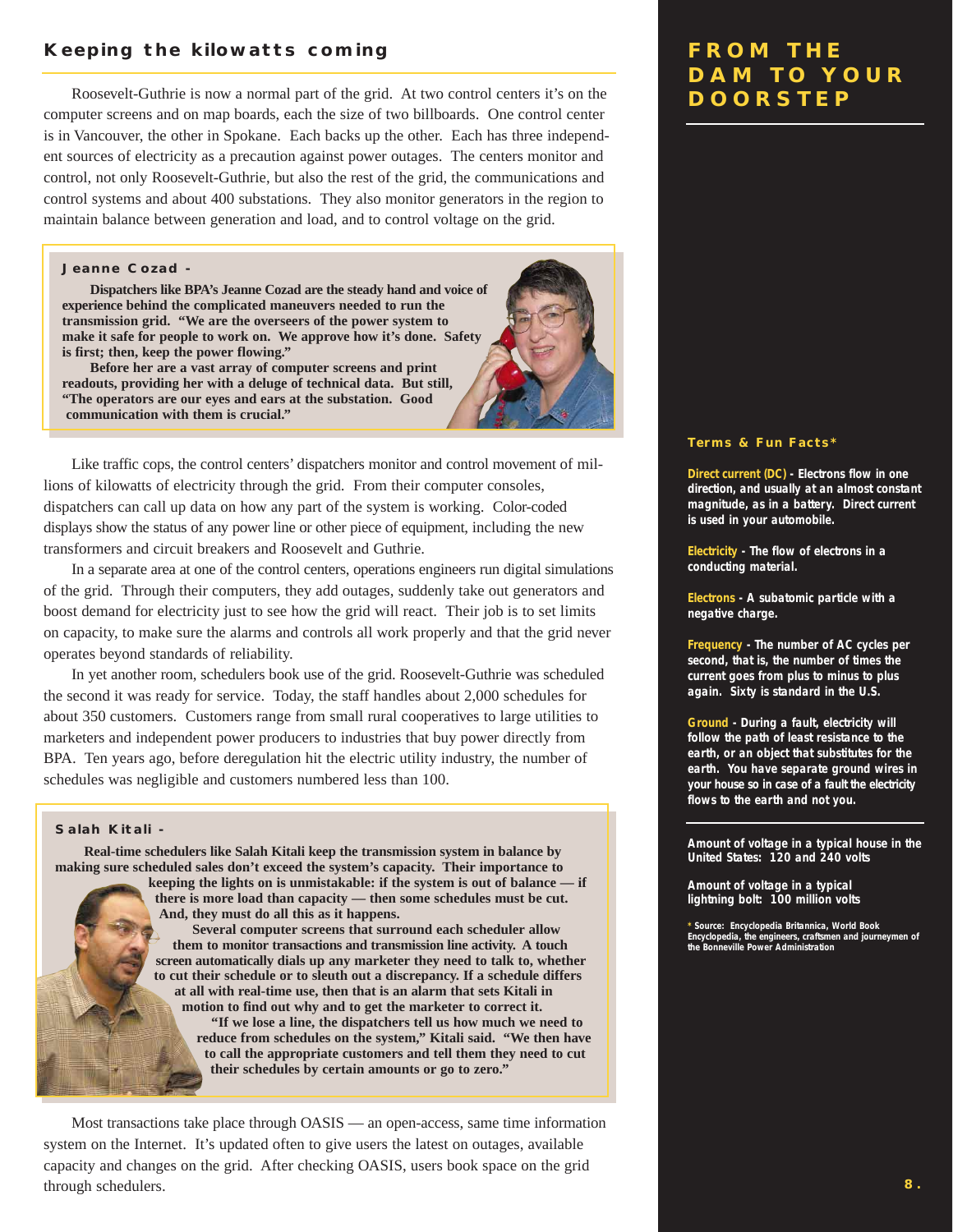#### **Terms & Fun Facts\***

**Kilowatt-hour (kWh) -**

**Measurement of electricity you see on your electric bill. Measurements are metric so a kilowatt is a thousand watts. A kilowatt-hour is the amount of energy used if you use 1,000 watts for one hour. Use 10 100-watt light bulbs for one hour and you've used 1 kilowatt-hour of electricity.**

**Load - The amount of electric energy delivered or required at any specific point on an electrical system.**

**Megawatt-hour (MWh) - The amount of energy delivered over a period of time; in this case, a megawatt for one hour. A 1,000 MW plant can produce 1,000 MWh if it is run full force for an hour. It can produce 24,000 MWh if it is run full force for a day.** 

**Number of days the United States could run on the electrical energy supplied by a single thunderstorm: 4.**

**Amount of time a typical hurricane could supply all the electric energy needed by the United States: 3-4 years.**

**\* Source: Encyclopedia Britannica, World Book Encyclopedia, the engineers, craftsmen and journeymen of the Bonneville Power Administration**

## **George Westinghouse**

**In 1886, formed the Westinghouse Electric Company and used AC. AC proved more popular than DC because it was** 

**easier to transform and, at lower voltages, it was easier to transmit long distances. Edison fought back by claiming ac was dangerous. He was so convincing that New York used AC to power the nation's first electric chair. Of course, AC and DC equally are dangerous. AC is now the standard.**

### **Keeping the lights on**

A tree falls into a line during a winter storm. Circuit breakers automatically trip open the line to isolate the problem. Alarms in the dispatch center sound. Computers pinpoint the fault. Dispatchers test the faulted equipment for damages, then call out substa-

tion operators at both Roosevelt and Guthrie to clear the line for the Pasco line crew. Thanks to Roosevelt-Guthrie, the power was rerouted so the crew can work safely and consumers didn't even notice there was a problem.

> Aircraft patrols scan Roosevelt-Guthrie three to four times a year with infrared equipment to check for hot spots on the transmission lines. Linemen follow up with their own hands-on inspections of the towers, insulators, fiber optic cable and conductors. Natural resource specialists check vegetation and cut dangerous trees.

#### **Malcolm Mackey -**

**Substation operators are the first to respond to trouble and emergencies. Malcolm Mackey, an operator at Keeler**

**substation in Hillsboro, Ore., said he's been called out in the middle of the night after an earthquake that put on the ground much of the substation equipment that should have been up in the air. Another time was due to a fire on a transformer that sent workers to the hospital.**

**Substation operators have a life-and-death job. They make sure line crews, craftsmen or electricians can work safely at substations and on the transmission lines between substations. If for safety's sake, doing the work means a line has to be taken out of service, then Mackey and his colleagues work to limit an outage's impact on the transmission system and on consumers.**

**"This job is a matter of timing and of knowing how the transmission system works," Mackey said. "There is no tolerance for error. Someone could lose power or, worse, someone could get hurt."**

Substation electricians and maintenance experts regularly diagnose the new transformers and circuit breakers for preventive maintenance. All stand ready to respond to emergencies, any day of the week, any time of the day or night during any kind of weather.

Meanwhile, it's time for your favorite television program. The thermostat is set at a comfortable temperature. The microwave pops a bag of popcorn. In another room, a machine washes your clothes. All you have to do is to make sure the electric cord is plugged into the outlet. And, like a miracle, electricity is there to do the rest.

#### **Garett Rehbein -**

**As the time it takes to restore equipment after an outage becomes more critical to utility revenues and the health and safety of Northwest citizens, the importance of the skills BPA electricians such as Garett Rehbein has soared accordingly.**

**"Everybody in the field realizes how important it is to get things back on-line quickly. In Spokane we did a lot of midnight outages because, in some places when the station fails, a whole town is out of power. We only have so long of a window. The work is planned out. You get it done in that time. That's on people's minds always: How quickly we have to get it back in."**

**Equipment failures stand out in his mind as the most significant part of his work. "That's when you do the diagnostic work, the research, the troubleshooting, to figure out what happened. I go out every day thinking 'I'm going to try and figure this out today.' In that way, my job stays really interesting."**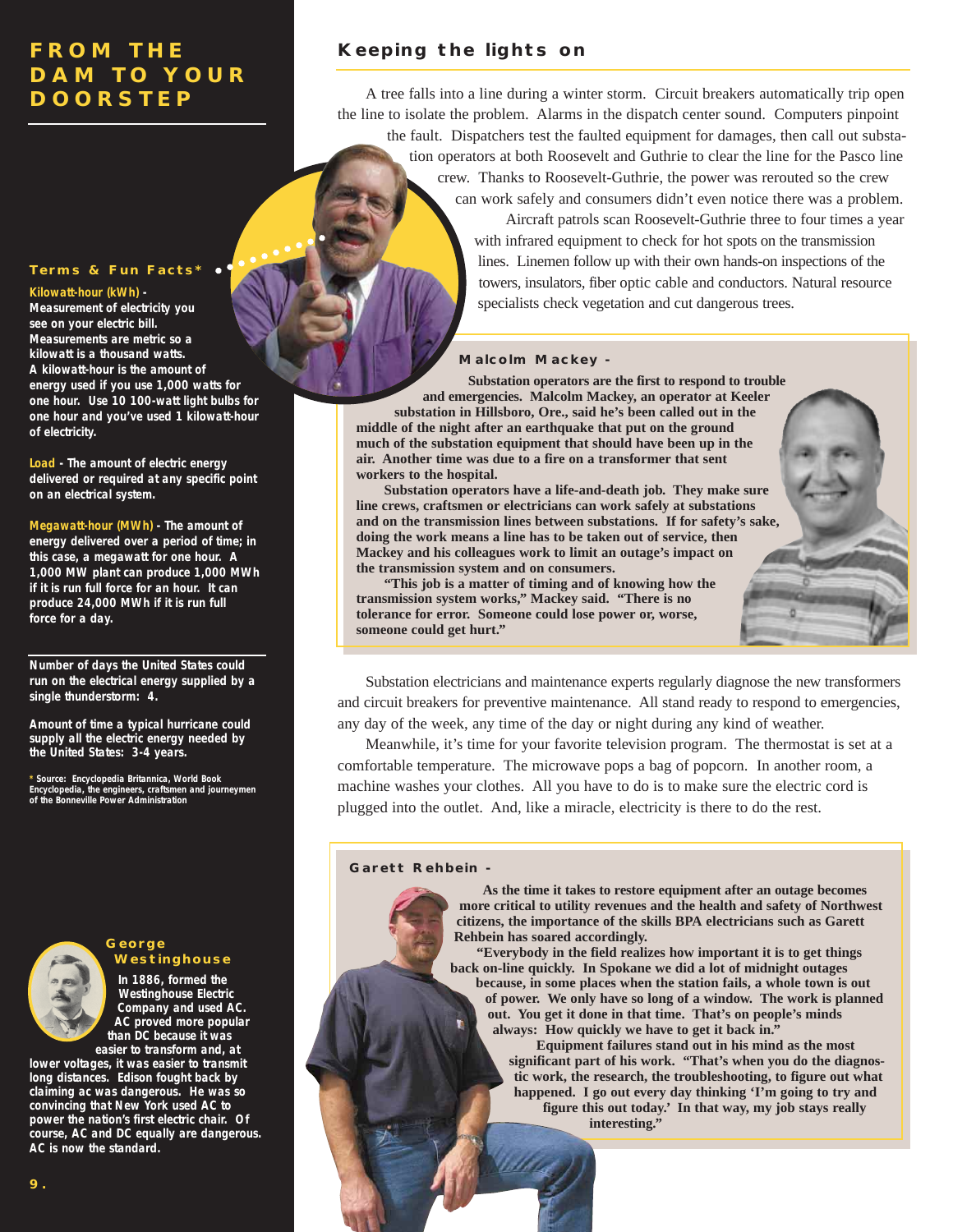**NOW YOU KNOW WHAT IT TAKES TO KEEP THE LIGHTS ON IN THE NORTHWEST**



**For more information Contact the BPA Public Information Center at 1-800-622-4520 and ask for:**

| <b>Dittmer Control Center:</b>               | Bringing power to our lives (DOE/BP-3266)                                    |
|----------------------------------------------|------------------------------------------------------------------------------|
| <b>Power Center:</b>                         | BPA's Celilo Converter Station and the Eugene<br>Starr Complex (DOE/BP-2264) |
| Keeping the way clear<br>for better service: | The danger tree program (DOE/BP-2816)                                        |
| <b>Stay Alive:</b>                           | (DOE/BP-3181)                                                                |
| <b>High-Powered Energy:</b>                  | BPA story (DOE/BP-876)                                                       |
| <b>Find Your Future:</b>                     | Careers at BPA (DOE/BP-3208)                                                 |
| Or visit our Web site at:                    | http://www.transmission.bpa.gov/ and click "About TBL"                       |